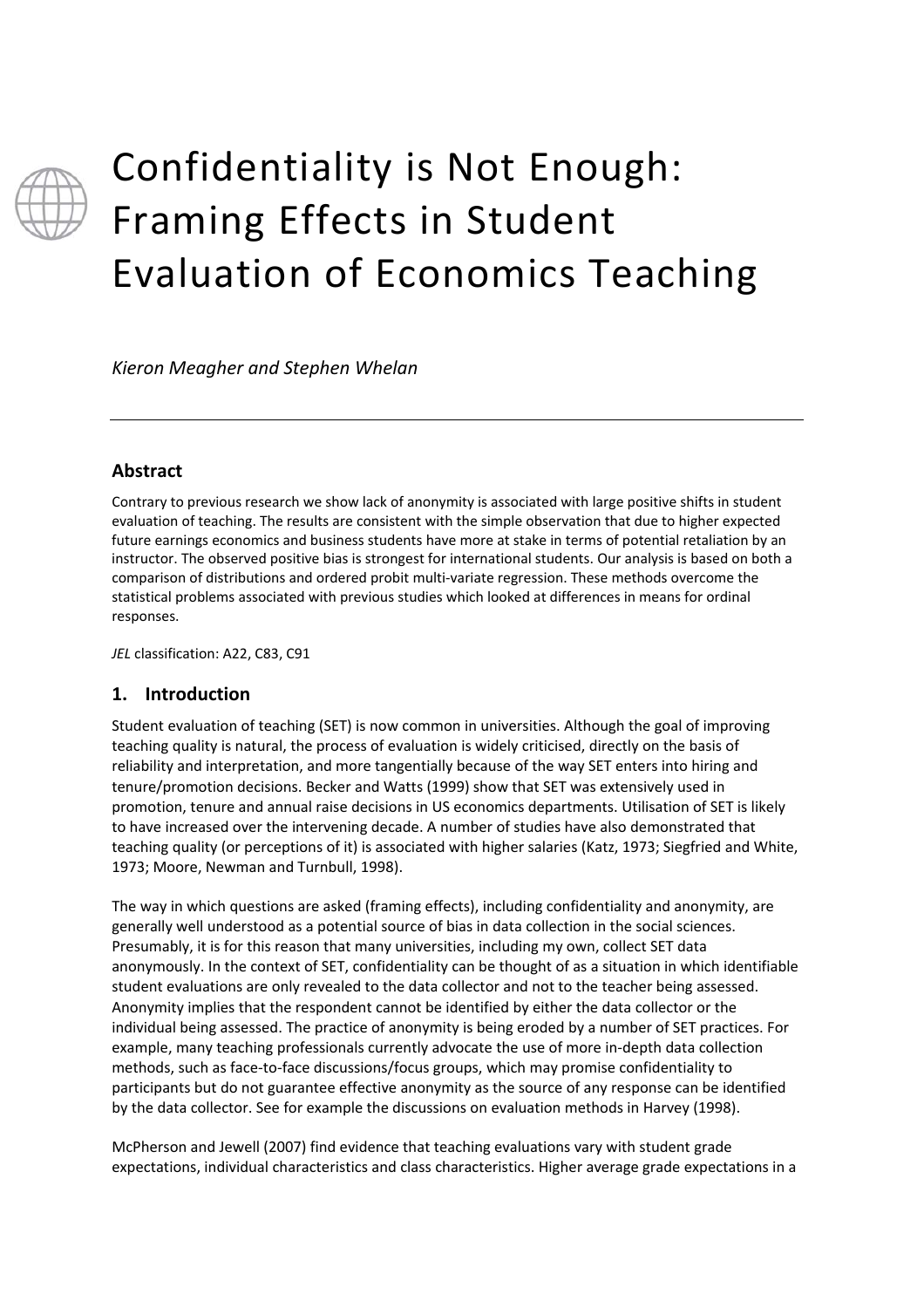class are associated with higher SET scores, an outcome interpreted by the authors as 'buying better evaluations'. Similarly, the characteristics of faculty members associated with higher SET scores included tenure status (being tenured), ethnicity (white) and being younger. The type of class taught also has an impact with compulsory, theoretical and single, three-hour lecture per week classes all having a negative effect on teaching evaluations. McPherson and Jewell (2007) conclude that *there are grounds for departments adjusting their evaluations*. Studies by Hammermesh and Parker (2005) and Lawson and Stephenson (2005) find patterns similar to those reported in McPherson and Jewell (2007).

Concerns about the technical validity of SET as a measure of teaching quality and gaming of the evaluation process are extensively discussed in the literature cited above, but are not key to the framing effects analysed in this paper. Two other issues highlighted by the reviewed literature are relevant to framing issues: sample selection bias and prejudiced responses by students. Indeed the possibility of systematic bias in SET raises serious equity issues about its use as a personnel management tool, and prompted the following statement from the Canadian Association of University Teachers:

*'...anonymous student evaluations of teachers may serve as vehicles for transmitting popular misconceptions, expectations and prejudices, to the disadvantage of, for example, women and visible minorities'* CAUT (2006).

The assertion is that by signing evaluations students will feel more responsibility and will more truthfully evaluate the teaching rather than distorting their evaluations according to their prejudices.

Both the bias and qualitative information collection arguments, and indeed any other proposal that does not guarantee students anonymity, assume that the distortions from non‐anonymous responses are negligible. This is not an unreasonable point of view since the seminal papers in the field, Stone, Spool and Rabinowitz (1977) and Feldman's (1979) survey, failed to find clear evidence of significant positive bias introduced from non‐anonymity. The main framing issue with anonymity and confidentiality is that students will be concerned about possible negative consequences for themselves, either individually or as a group, from giving low teaching ratings and hence will bias their responses upwards.

There is good reason to re‐consider the applicability of previous studies to the contemporary teaching of economics and business students. First, due to the work of Becker and other labour economists, education is now viewed more strongly as an investment by students, than it was in the 1970s, when the seminal research in this area was conducted. This may cause students to be concerned not just with immediate negative retaliation by teachers but also the possible impact it might have on their life time earnings. If students are concerned about the potential impact of poor teaching evaluations on grades then students whose studies lead to the highest income occupations may be more likely to exhibit a positive bias in their SET responses. However Stone, Spool and Rabinowitz (1977, pp. 319–20) investigated bias in an evening class of jurisprudence students who already had jobs and found that although the professor was rated more positively, by students completing non-anonymous evaluations than those completing ratings anonymously, the difference was negligible. Fries and McNinch (2003) have shown that contemporary sociology students produce small but more biased responses than the Stone, Spool and Rabinowitz study, but there has been no study of economics students. We predict that the higher expected incomes of the group of economics and business students we investigate will lead them to exhibit even greater positive bias.

Second, previous studies of anonymity framing affects focus on US universities and do not concern themselves with the differing perspectives of students from international backgrounds. The economic success of a number of developing countries in recent decades has led to major changes in the global patterns and number of international students. There is a substantial literature – see Chan (1999) for an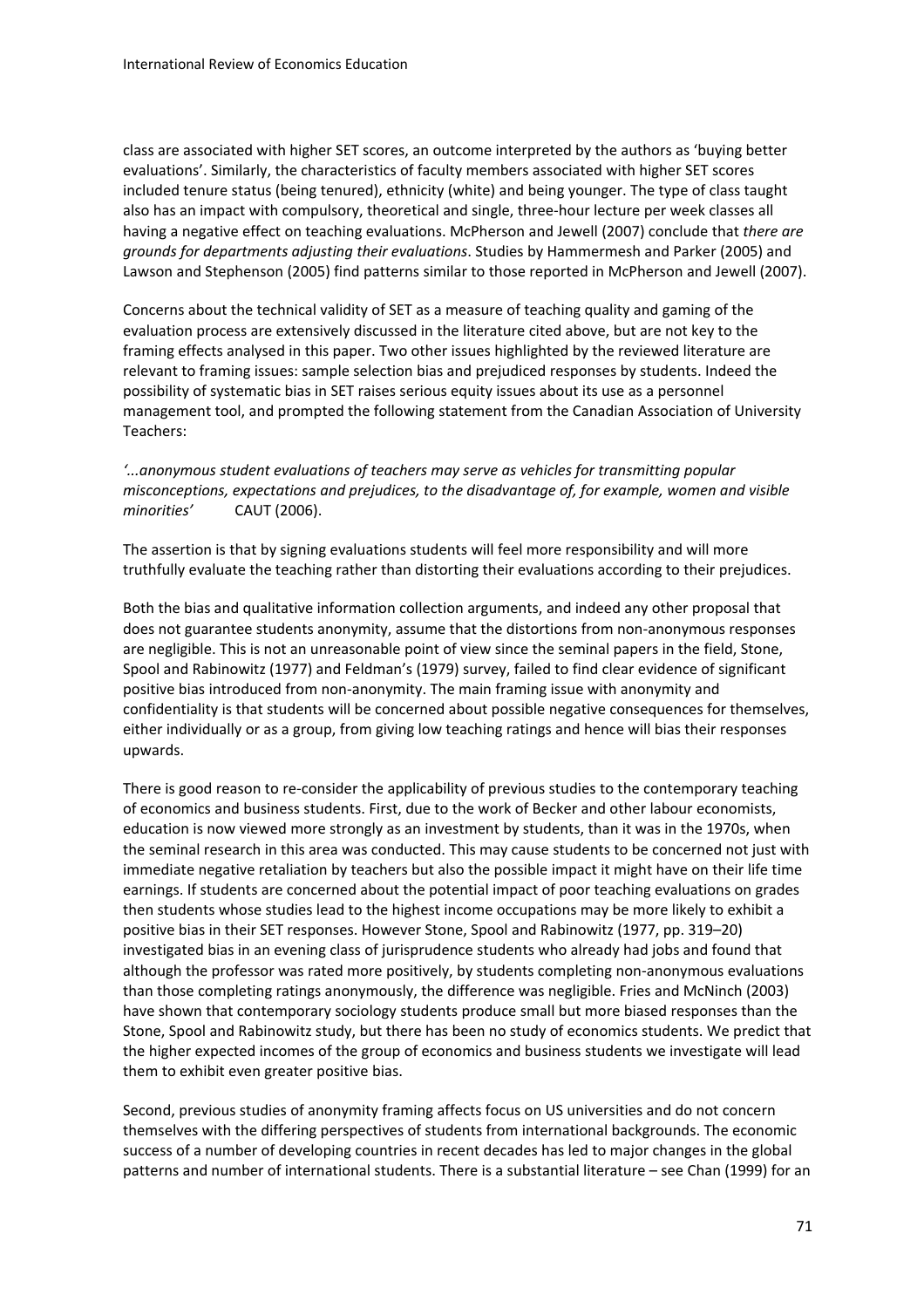overview – demonstrating that students from Confucian heritages have learning backgrounds which are substantially more teacher centred than those of Western students (Wong, 2004). This different educational background, plus cultural differences, potentially generate different expectations of Western university education. Chan summarises the issue nicely:

*'Chinese learners have been brought up to respect wisdom, knowledge and expertise of parents, teachers and trainers. They have been socialized to respect highly those who provide the knowledge and to avoid challenging those in authority'* Chan (1999, p. 298).

Whatever one concludes from the debate over cultural issues in education there is an issue relevant to our study. Specifically, since Confucian heritage students are frequently described as having a greater tendency to echo rather than challenge the opinions of those in authority, it can be hypothesised that they may respond more positively about a teachers pedagogical choice in a situation that they perceive as non‐anonymous.

More pragmatically, and more independent of ethnic background, international students in Western universities are typically spending a great deal of their families' resources on an investment which is expected to lead to a higher income.<sup>1</sup> Thus these students may be even more sensitive to any possible negative consequence arising from a lack of anonymity in reporting a SET.

Methodologically the studies of anonymity cited above are unsatisfactorily simplistic in their statistical analysis. All the relevant data is from Likert scales, which by construction are ordinal but not cardinal. However the previous studies have all imposed a cardinal scale and analysed differences in the constructed means – an approach which is seriously flawed from a statistical point of view. We instead focus on differences in distributions caused by anonymity effects. Further more we also offer a multivariate analysis to investigate if other characteristics, especially being a foreign student, play a role in explaining the anonymity effect.

## *2.* **Empirical results –Data**

In the first teaching session of 2006 we introduced an economic experiment on ultimatum bargaining into our first year undergraduate microeconomics class. We used Charlie Holt's excellent online Veconlab software to run the experiment and everything ran smoothly, as one might expect.<sup>2</sup> It is the student evaluations of this teaching innovation that provides the data for the following analysis.

Following their participation in the online game, students were asked to complete an online survey. The ethics information provided *before* the students completed the questionnaire indicated that the information was being collected solely for the purpose of teaching research by the author of this paper (who was not an instructor for the course), participation was voluntary, *all responses were confidential* and only aggregate results would be made available to the course instructor. No date for the release of the results was given to students.

We collected basic personal data from the students including gender, foreign/domestic status and reason for taking the course. The summary statistics for these personal data variables, which we will refer to as control variables, are given in Table 1. We also asked students about their experience of participating in the experiment. Specifically students were asked whether they 'enjoyed participating in

 $1$  While foreign students make up 25% of our sample of an economics principles class they are almost entirely absent from introductory humanities classes.

<sup>&</sup>lt;sup>2</sup> See Meagher and Chan (2007) for a discussion of using the ultimatum bargaining experiment in an international classroom. Charles Holt's homepage and links to relevant games can be found at: http://people.virginia.edu/~cah2k/ Details of the ultimatum bargaining game can be found at this page.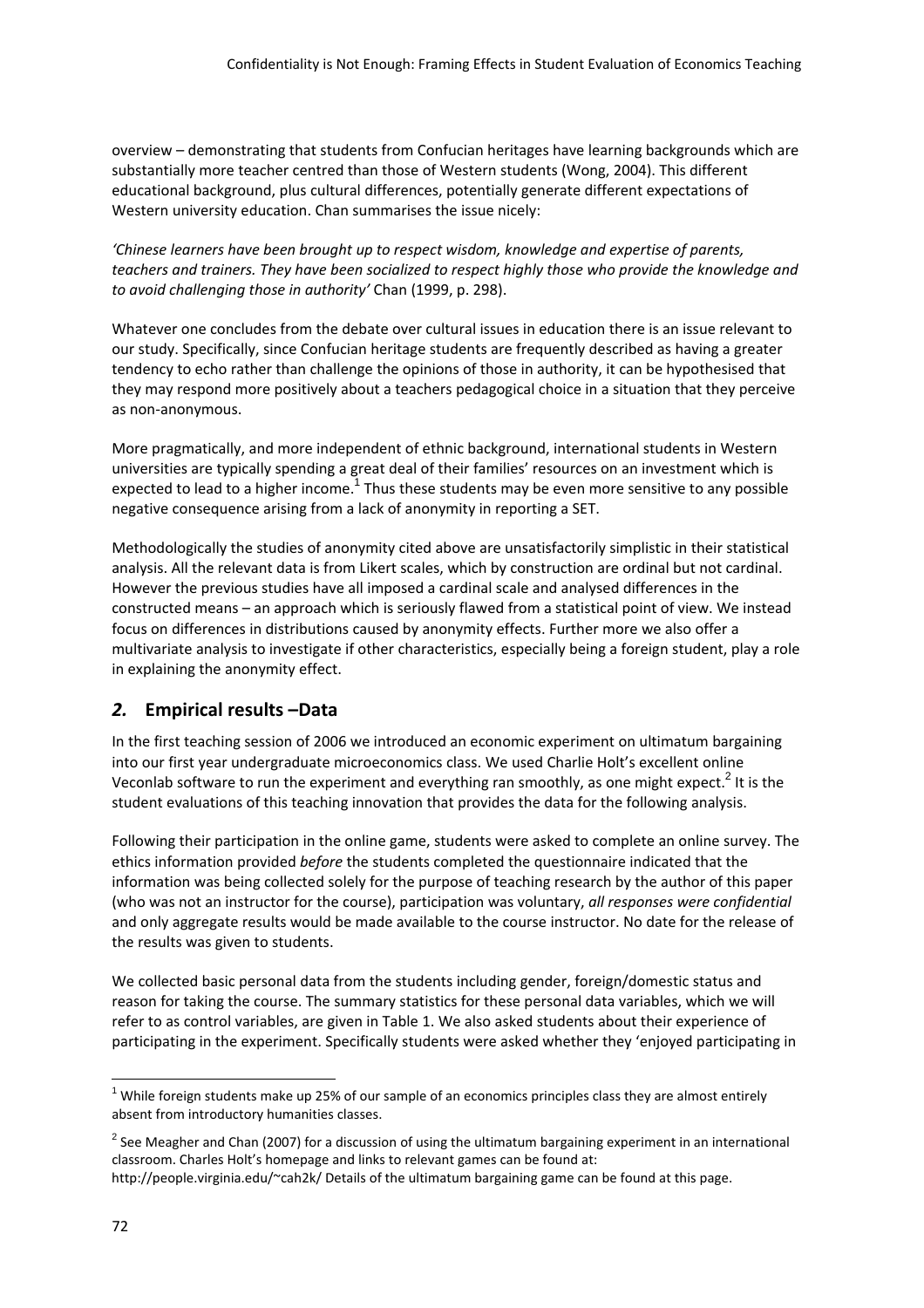the game'; the 'ease of participating in the game'; the 'clarity of instructions provided' for participating in the game; and the 'relevance of the game to their careers'. Responses were on a standard five-point Likert scale and the full distributions for the experience variables are presented in Figure 1.

| Variable                          | <b>ID Not Asked</b> | <b>ID Asked</b> | <b>Pooled</b> | <b>Variable Definition</b>                                                   |
|-----------------------------------|---------------------|-----------------|---------------|------------------------------------------------------------------------------|
| ID asked                          | $\mathbf 0$         | $\mathbf 1$     | 0.551         | Student ID requested in the online<br>survey.                                |
|                                   |                     |                 | (0.499)       |                                                                              |
| Male                              | 0.550               | 0.439           | 0.489         | Respondent is male.                                                          |
|                                   | (0.500)             | (0.499)         | (0.501)       |                                                                              |
| Local                             | 0.800               | 0.704           | 0.747         | The respondent is enrolled as a local<br>student (Australian citizenship not |
|                                   | (0.403)             | (0.459)         | (0.436)       | required).                                                                   |
| Course<br>compulsory              | 0.663               | 0.704           | 0.685         | Reason for taking course is compulsory<br>part of degree.                    |
|                                   | (0.476)             | (0.459)         | (0.466)       |                                                                              |
| Course relevant to<br>career      | 0.225               | 0.163           | 0.191         | Reason for taking the course was<br>relevance to career.                     |
|                                   | (0.420)             | (0.372)         | (0.394)       |                                                                              |
| Course of interest                | 0.088               | 0.112           | 0.101         | Reason for taking the course was<br>interest.                                |
|                                   | (0.284)             | (0.317)         | (0.302)       |                                                                              |
| Declined to give ID<br>when asked | $\mathbf 0$         | 0.041           | 0.022         | Student ID was requested in the online<br>survey but the student left the    |
|                                   |                     | (0.199)         | (0.149)       | response box blank.                                                          |
| $\boldsymbol{N}$                  | 80                  | 98              | 178           |                                                                              |

| Table 1: Means of control variables (standard deviations in brackets)* |  |  |  |
|------------------------------------------------------------------------|--|--|--|
|                                                                        |  |  |  |

\* Means and standard deviations reported to three decimal places.

It was announced that the questionnaire would be available for two weeks to complete. During the first week we did not request student identification numbers (student IDs) in the survey. *Without notification* in the second week we did request student IDs in the online survey. Thus throughout the survey students responses were always confidential but it was technically possible to identify students during the second week of data collection. *The main result of this paper is to show that despite confidentiality student responses were significantly more positive without anonymity.*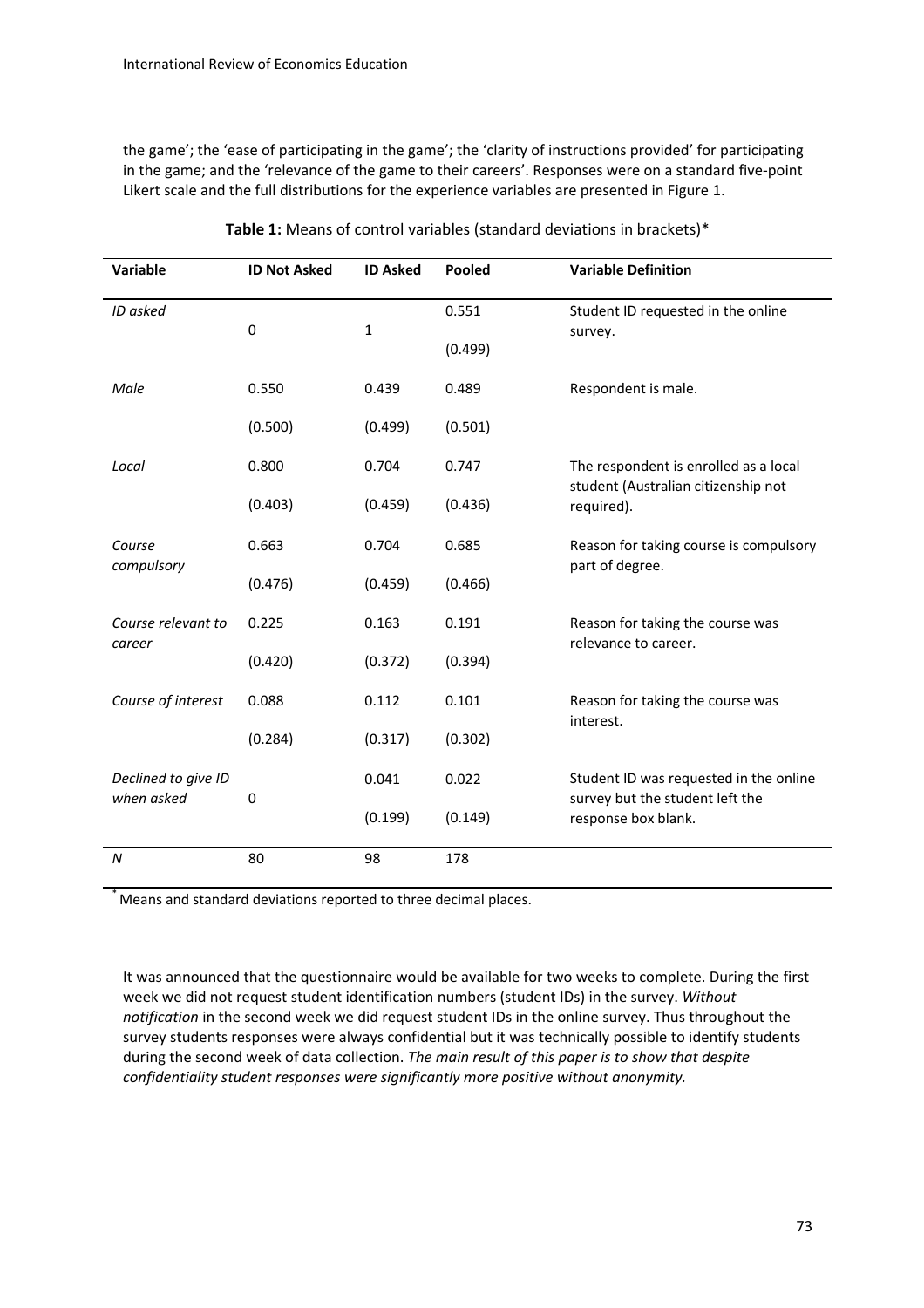

**Figure 1:** Distributions of student responses by question and framing method

It is important to emphasise that students were not briefed that there would be a change in the data collected and thus in particular were not aware that their choice of time to complete the survey would determine whether they would be asked for their student ID. Thus students could not have deliberately selected themselves into one or other of the treatments based on whether they were concerned about being asked for their student ID. Furthermore the exact timing of the shift in treatments was random – depending on when a research assistant (RA) updated the website late on the Thursday morning of the first week. Thus there is no natural focal point for the change in treatment either – the change did not for example occur after a reminder in a lecture. In this sense, the data generating process resembles a natural experiment in which respondents have been randomly assigned to one of two groups depending on when an RA updated the website.

While the online survey tool did not record the time of each response it did record the order of responses and we shall use this in our multi‐variate analysis. In section 2.3 we report the results of ordered probit models that include a variable identifying the order in which the student entered their response to the survey. The approach is similar to the regression discontinuity design and exploits the manner in which the subjects in the data were assigned to a treatment based on the time when they participated in the survey (Thistlewaite and Campbell, 1960; Lee 2008).

A total of 80 students responded in the first week when student ID was not requested while 103 students responded in the second week of data collection when student ID was requested. There were six students who did not provide ID when requested. Since they fell in the ID asked treatment their responses are included in that category for the construction of the sample distributions. Intuitively we interpret the behaviour of this group of six students as preferring anonymity. This issue is pursued in the ordered probit analysis below through the inclusion of a dummy variable *declined to give ID when asked.* Further, the sample is restricted to the 178 students who answered all the relevant questions rather than the 183 who answered any of the questions. There were 502 students registered for the bargaining game giving a response rate for the survey of approximately 36%. This is a typical response rate for online SET at this university.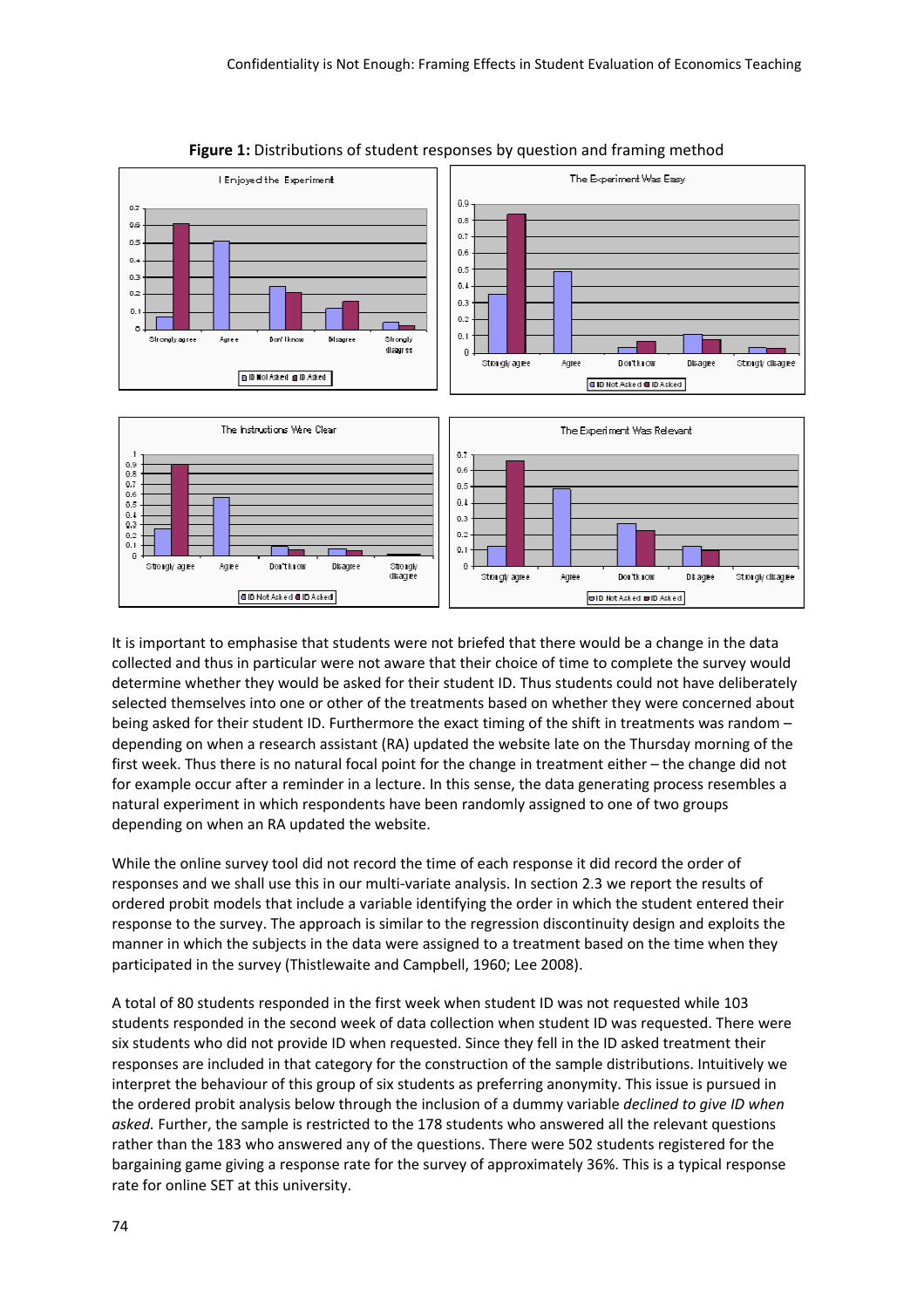## **3. Quasi random experimental design**

A key point in viewing our survey as a regression discontinuity design, is the issue of whether students were able to manipulate the time of their response in order to select a specific treatment (Lee and Lemieux, 2009). This seems unlikely from the way in which the survey was constructed, thus we interpret the effect of being asked for student ID on evaluations as causal. In identifying a treatment effect we are looking for a discontinuity between the responses to the two treatments.

Figure 1 shows an apparent difference between the distributions of responses for the two treatments. Although suggestive this is not sufficient to conclude causality for two reasons: (i) responses might be a function of time independent of the treatment; and (ii) other covariates might vary between the two populations (receiving the two treatments) in some way that affects their responses.



**Figure 2:** Student reported enjoyment by temporal order of response

Notes: Y‐axis labels, 1 = Strongly disagree, 2 = Disagree, 3 = Don't know, 4 = Agree, 5 = Strongly agree.

The scatter plot of responses based on the temporal order in which students responded to the survey in Figure 2 indicates a clear discontinuity in the positive responses (4 and 5) between the two treatments while there is no obvious change in the neutral (3) or negative responses (1 and 2). It appears that students who were inclined to 'agree' (4) that the experiment was enjoyable distorted their response upward to 'strongly agree' (5) when they were asked for their student ID in the second/right‐hand half of the plot. The discontinuity is investigated more formally using an ordered probit in the next section.

An important issue when assigning a causal interpretation to differences in the responses of those students asked to complete the survey anonymously and those asked to do so non‐anonymously is whether the two groups are in fact different other than for the treatment (that is, whether asked for ID) which is being analysed. The regression discontinuity approach requires that there should not be a discontinuity in the covariates associated with the change in treatments since this would suggest that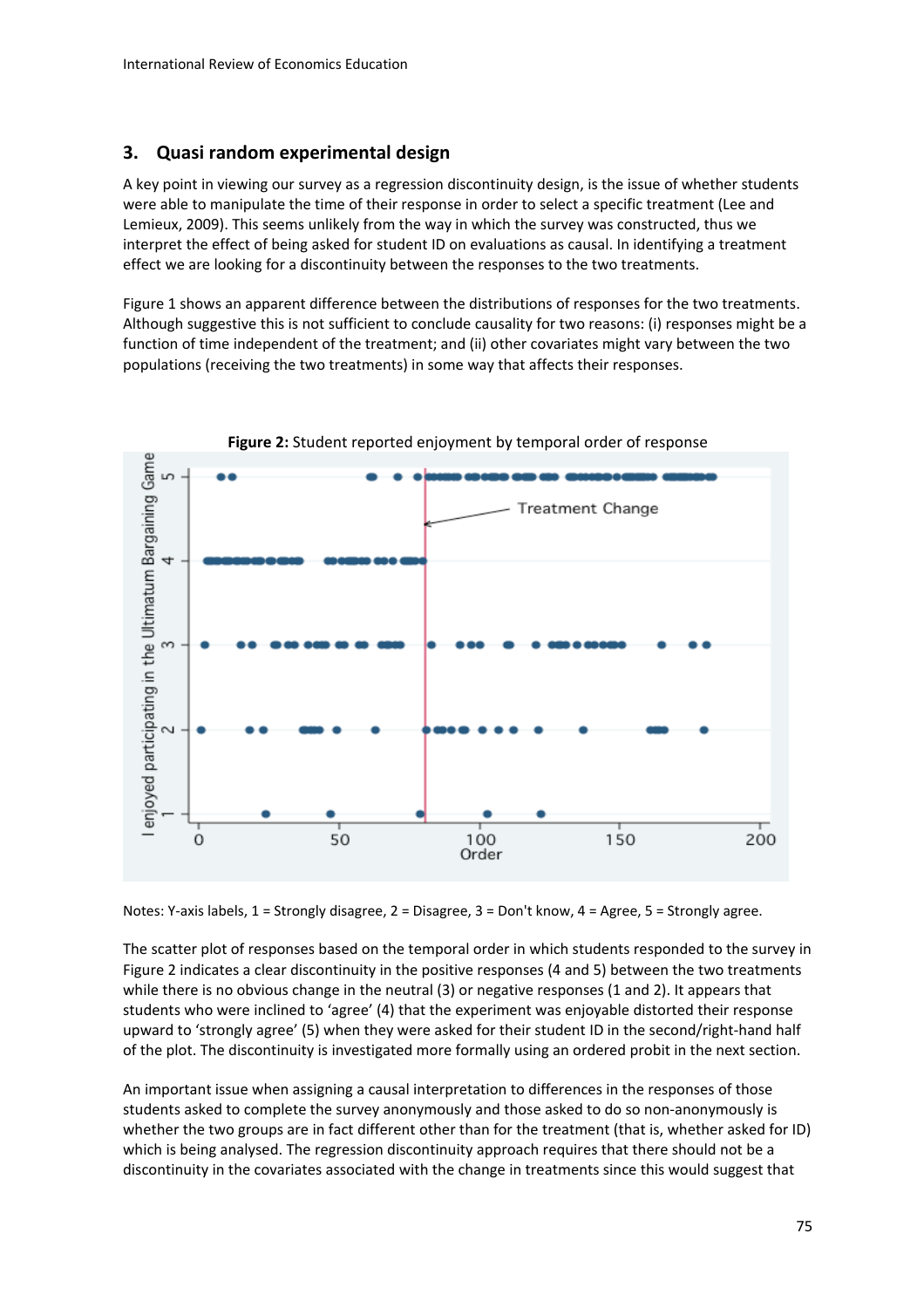students might have been able to manipulate assignment to a treatment. Recall that whether a student was asked his or her ID depended on when the survey was completed. Reassuringly the *t*-tests in Table 2 show there is no statistically significant difference between the means of any of the covariate means between the two treatment groups. Nonetheless, we investigate whether the covariates are important for understanding the student responses by including a variety of control variables in the ordered probit regressions in the next section.

| Variable                  | Difference <sup>3</sup> | <b>Std. Error</b> | <b>Critical Value</b> | p-value <sup>4</sup> |
|---------------------------|-------------------------|-------------------|-----------------------|----------------------|
| Male                      | 0.111                   | 0.75              | 1.477                 | 0.141                |
| Local                     | 0.096                   | 0.065             | 1.465                 | 0.145                |
| Course compulsory         | $-0.042$                | 0.070             | $-0.592$              | 0.555                |
| Course relevant to career | 0.062                   | 0.060             | 1.040                 | 0.300                |
| Course of interest        | $-0.023$                | 0.046             | $-0.542$              | 0.588                |

**Table 2:** t-test of difference in means<sup>1</sup> of control variables across framing<sup>2</sup>

 $^{1}$ H<sub>0</sub>: means equal; H<sub>1</sub>: means not equal (two sided test).

**2** All values reported to 3 decimal places.

 $3$  Difference = mean(ID not asked) – mean(ID asked).

 $<sup>4</sup>$  Degrees of freedom = 176.</sup>

## **4. Empirical results**

The sample distributions in Figure 1 tell a consistent story: student responses were more positive, on average, to every question when they were also asked to provide their student ID. The variation in the neutral and negative responses is reasonably small, most of the change in the distributions is due to the increased weight on the *strongly agree* category compared to the *agree* category. A series of chi‐ squared goodness of fit tests, reported in Table 3, confirm that there is a very highly statistically significant difference between the distribution when ID was not asked compared to when ID was asked. Although student responses were confidential and were not supplied to a course instructor there appears to be strong evidence that the framing effect caused by asking for student IDs had a significant effect on responses between the two treatments.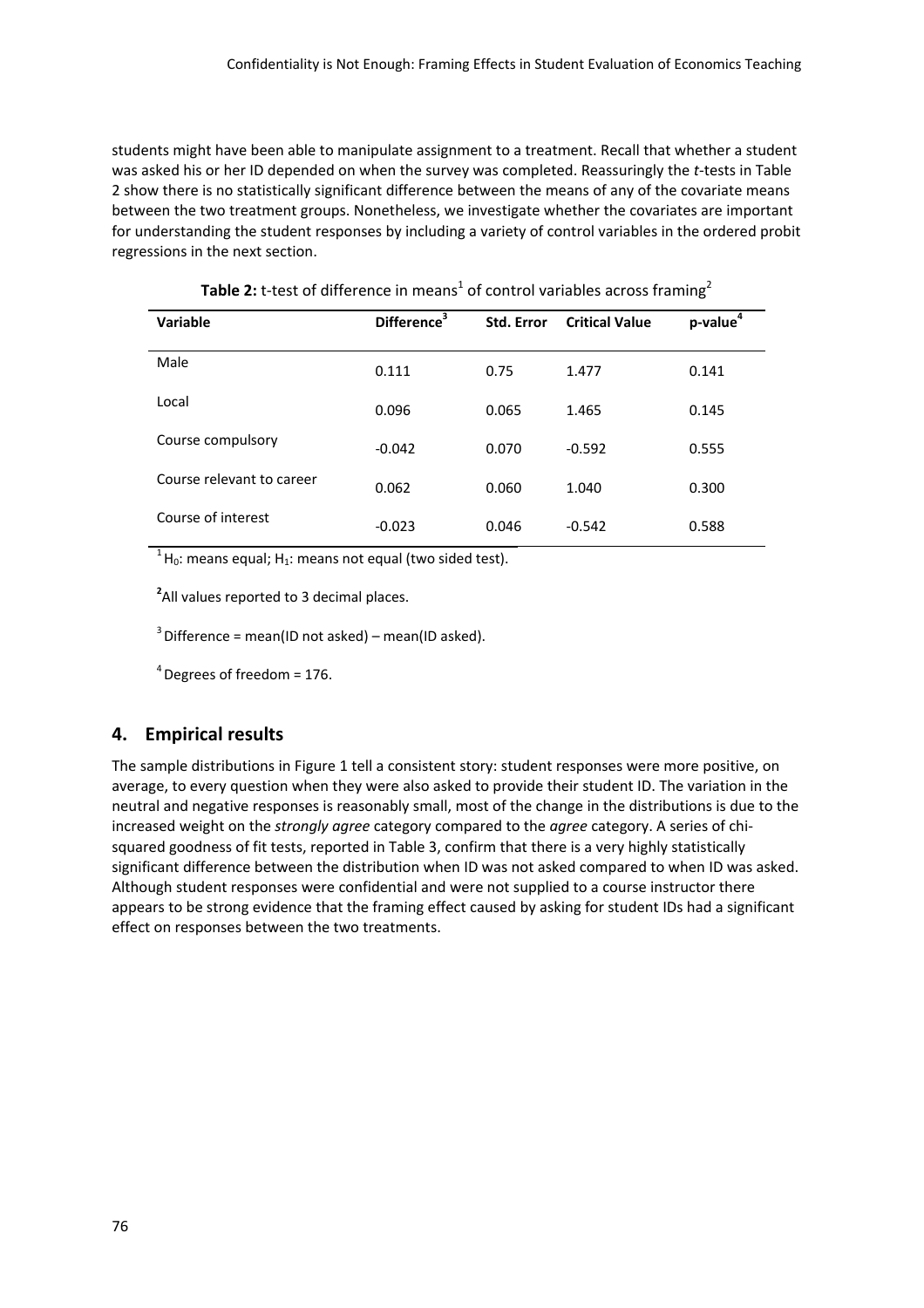| Question                                               | <b>Test Statistic</b> | <b>1% Critical Value</b> |
|--------------------------------------------------------|-----------------------|--------------------------|
| I enjoyed the experiment                               | 435.41                | $\chi^2$ (4 df) = 13.28  |
| The experiment was easy                                | 126.87                | $\chi^2$ (4 df) = 13.28  |
| The instructions were clear                            | 202.66                | $\chi^2$ (4 df) = 13.28  |
| The experiment was relevant to my studies <sup>b</sup> | 284.18                | $\chi^2$ (3 df) = 11.34  |

**Table 3:** Chi-squared goodness of fit test for constant distributions across framing<sup>a</sup>

H<sub>0</sub>: With ID distribution is the same as the Without ID Distribution

 $H_1$ : With ID distribution is different to the Without ID Distribution

Right Tail Test at 1% Significance Level

<sup>a</sup>Expected frequencies are low in some categories but do satisfy the weak criteria of Doane and Seward (2007, p.668). Furthermore the test results on difference in distribution are driven by the *strongly agree* category in which the expected frequencies are high.

<sup>b</sup>For the relevance question only four categories were used in the test because there were no responses in the *strongly disagree* category.

The multi‐variate analysis uses an ordered probit framework in which responses to questions about participation in the online game was ordered from strongly disagree (1) to strongly agree (5). That is, a more positive response was characterised by a higher value and don't know was considered neutral and coded as a 3. The actual estimating equation reported in Table 4 is given by:

$$
y^* = x^{\prime} \beta + \varepsilon \tag{1}
$$

Given that  $y^*$  is unobserved, what is observed is the responses of individuals  $(y)$  where:

 $y = J$  *if*  $\mu_{J-1} \leq y^*$ *y* = 1 *if*  $y^*$  ≤ 0 *y* = 2 *if*  $0 < y^* \le \mu$ *y* = 3 *if*  $\mu_2$  < *y* M

Where the  $\mu's$  and the coefficients  $\beta$  are to be estimated (Greene, 2008). All estimations are undertaken in Stata using maximum likelihood. We first allow all the coefficients to vary between the two treatments by estimating two separate regressions for each treatment group. The results are reported in columns (1) and (2) of Table 4. The key result here is that the order variable is statistically insignificant, suggesting that for each of the treatment groups, the time at which individuals completed the survey (proxied by the order in which the survey is completed) had no impact on the responses. One might conjecture, for example, that 'good' students respond early in a positive way or perhaps that students with a negative experience go early because of their strong emotional response or perhaps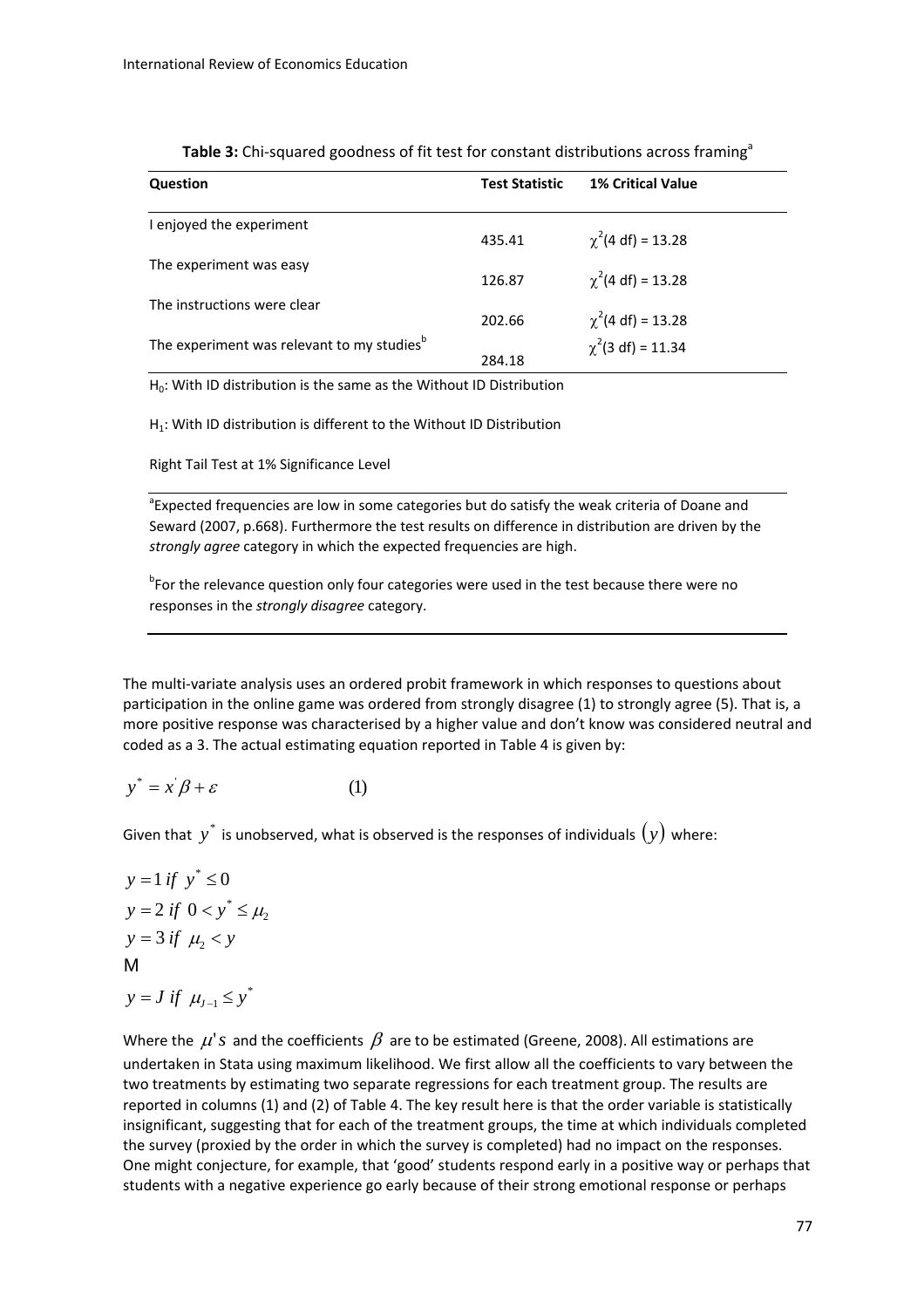later because of a lack of engagement with the process. There is no evidence from these regressions to support these conjectures.

In column (3), we report the results from a model using the complete sample and which includes a dummy variable for the treatment (student *ID asked).* The key result of the paper is that the coefficient of *ID asked* is significant and positive while the coefficient on *order* is insignificant. The marginal effects from the specification reported in column (3) of Table 4 are set out in Table 5. The clear implication of the empirical analysis is that student responses are more positive when students are asked for their ID. In column (4) of Table 4 we include in the specification the *order* variable. Again, the *order* variable is statistically insignificant, while the *ID asked* variable remains marginally significant (p‐value of 0.10). Again, this suggests that the non‐anonymity associated with the request for student identification led to a more positive response to the question whether the student enjoyed participating in the bargaining game, rather than a continuous change in responses over time.

The multivariate analysis also indicates that students who chose not to supply identifying information, despite being in the non‐anonymous treatment, gave more negative responses (columns 2‐5 of Table 4). The negative responses of this group give further independent evidence of the relationship between anonymity and bias in the evaluation of teaching.

The second issue explored in this paper relates to differences in the responses of local and non‐local students. In specification (4) (column 5 of Table 4) we include an interaction term between *ID asked* and *local* student status (denoted *IDlocal*). The results indicate that the term is negative and statistically significant (p-value of 0.07). The results suggest that local students when asked for identifying information are less likely to respond positively, that is non‐local students respond more positively. This result is consistent with the hypothesis about international students identified in Section 1. It is not possible with our data to allocate the differences in responses for international students between economic, cultural or other causes. Nonetheless, the evidence presented in this paper suggests that the large (and in many cases growing) number of international students in Western universities mean that teaching evaluation policies based on research conducted prior to this major demographic shift may need to be re‐evaluated.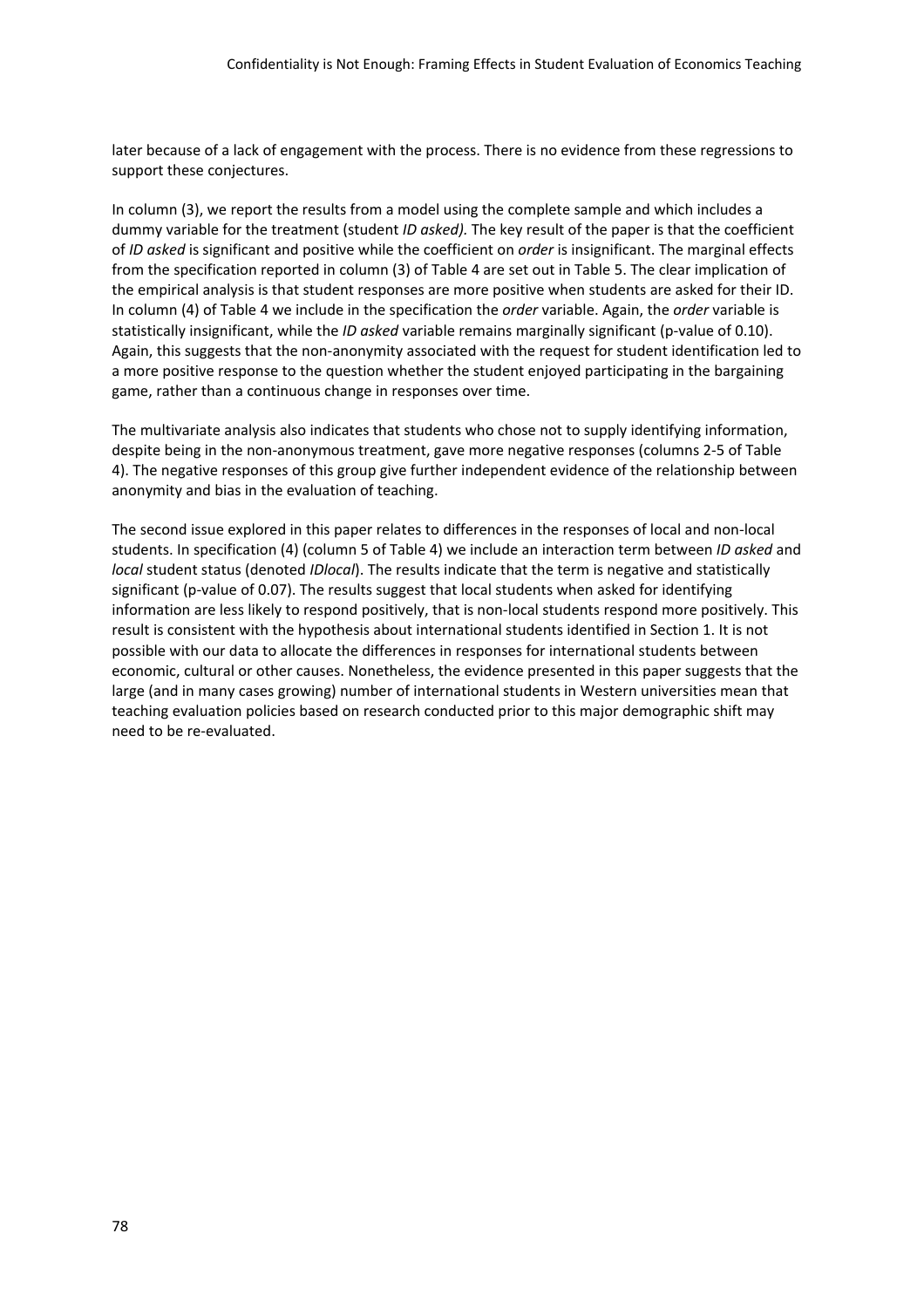|                           | <b>Coefficient Estimates</b> |                 |             |             |             |
|---------------------------|------------------------------|-----------------|-------------|-------------|-------------|
|                           | Model 1                      |                 | Model 2     | Model 3     | Model 4     |
| Variable                  | No ID<br>(1)                 | ID asked<br>(2) | (3)         | (4)         | (5)         |
| Male                      | $-0.225$                     | $-0.313$        | $-0.230$    | $-0.234$    | $-0.275$    |
|                           | (0.261)                      | (0.265)         | (0.169)     | (0.169)     | (0.171)     |
| Local                     | 0.147                        | $-0.541*$       | $-0.284$    | $-0.279$    | 0.100       |
|                           | (0.310)                      | (0.301)         | (0.197)     | (0.197)     | (0.289)     |
| Course compulsory         | $-0.526$                     | 0.722           | 0.301       | 0.309       | 0.386       |
|                           | (0.821)                      | (0.741)         | (0.520)     | (0.520)     | (0.522)     |
| Course relevant to career | $-0.655$                     | 1.094           | 0.437       | 0.437       | 0.514       |
|                           | (0.853)                      | (0.808)         | (0.545)     | (0.545)     | (0.548)     |
| Course of interest        | $-0.663$                     | 0.768           | 0.306       | 0.301       | 0.388       |
|                           | (0.907)                      | (0.816)         | (0.575)     | (0.575)     | (0.577)     |
| Declined to give ID       |                              | $-1.531***$     | $-1.573***$ | $-1.553***$ | $-1.575***$ |
|                           |                              | (0.596)         | (0.562)     | (0.564)     | (0.565)     |
| Order                     | 0.002                        | 0.002           |             | 0.001       |             |
|                           | (0.006)                      | (0.004)         |             | (0.003)     |             |
| ID asked                  |                              |                 | $0.683***$  | 0.548       | $1.243***$  |
|                           |                              |                 | (0.170)     | (0.336)     | (0.354)     |
| ID*local                  |                              |                 |             |             | $-0.729*$   |
|                           |                              |                 |             |             | (0.402)     |
| N                         | 80                           | 98              | 178         | 178         | 178         |
| Pseudo $R^2$              | 0.010                        | 0.07            | 0.06        | 0.06        | 0.06        |

### **Table 4:** Ordered probit results for regression discontinuity model of student evaluation of enjoyment of experiment (standard errors in parenthesis)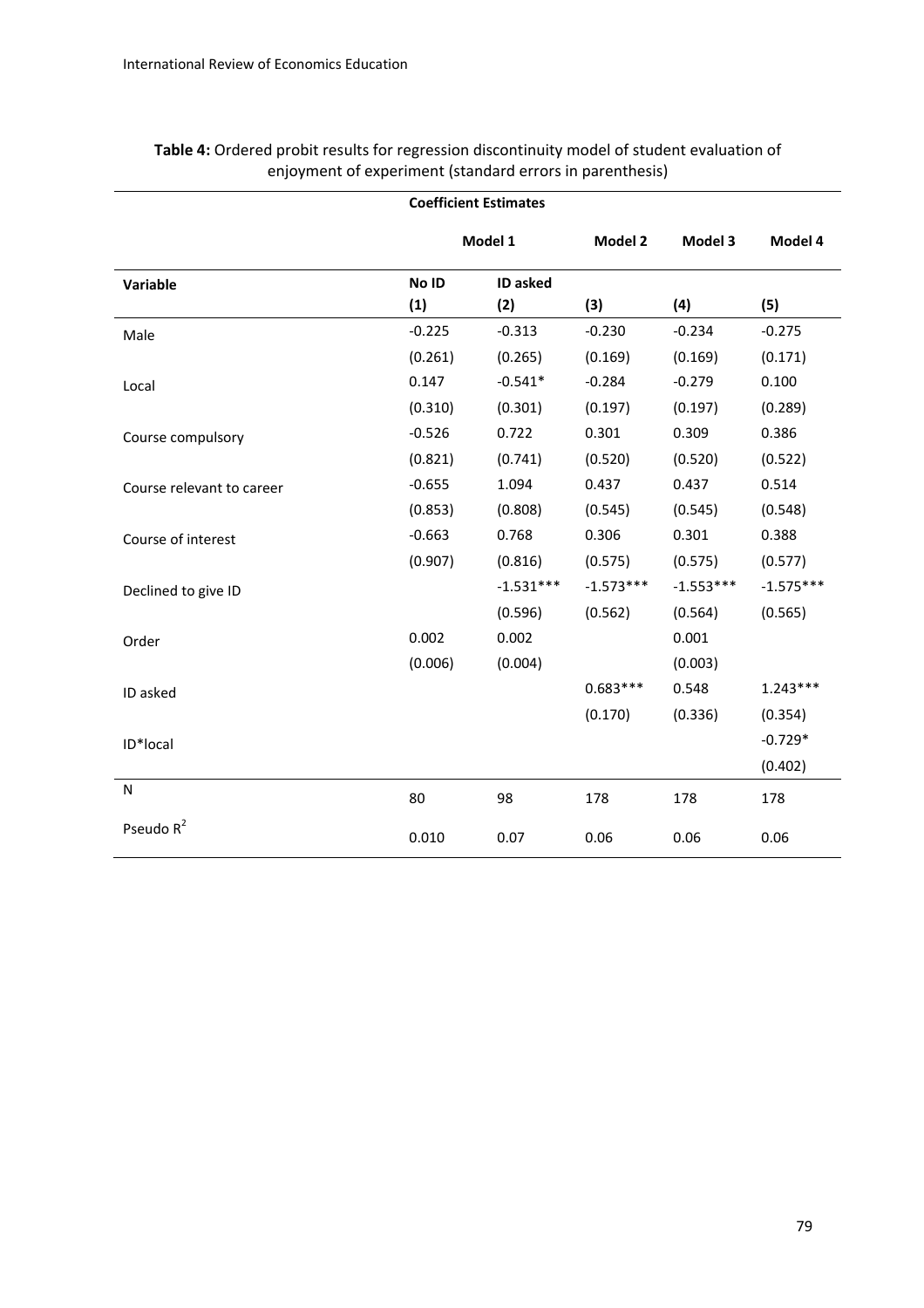| <b>Coefficient Estimates</b> |                        | Marginal Effect of a One Unit Change in<br><b>ID</b> asked |                        |  |  |
|------------------------------|------------------------|------------------------------------------------------------|------------------------|--|--|
| <b>Variable</b>              | <b>Coefficient</b>     | Category                                                   | <b>Marginal Effect</b> |  |  |
| Male                         | $-0.230$<br>(0.169)    | Strongly agree                                             | $0.251***$<br>(0.061)  |  |  |
| Local                        | $-0.284$<br>(0.197)    | Agree                                                      | 0.007<br>(0.014)       |  |  |
| Course compulsory            | 0.301<br>(0.520)       | Don't know                                                 | $-0.086***$<br>(0.025) |  |  |
| Course relevant to<br>career | 0.437<br>(0.545)       | Disagree                                                   | $-0.133***$<br>(0.037) |  |  |
| Course of interest           | 0.306<br>(0.575)       | Strongly disagree                                          | $-0.038**$<br>(0.018)  |  |  |
| Declined to give ID          | $-1.573***$<br>(0.562) |                                                            |                        |  |  |
| ID asked                     | $0.683***$<br>(0.170)  |                                                            |                        |  |  |
| ${\sf N}$                    | 178                    |                                                            |                        |  |  |
| Pseudo $R^2$                 | 0.06                   |                                                            |                        |  |  |

**Table 5:** Ordered probit results for student evaluation of enjoyment of experiment (Standard errors in parenthesis)

Marginal effects evaluated at the means of the independent variables. \*\*\*, \*\* indicates significance at the 1 and 5 per cent levels respectively

## **5. Conclusion**

A student evaluation of teaching applied to the use of an ultimatum bargaining experiment in a first year microeconomics principles class was conducted by a third party with strong confidentiality guarantees. Student responses were found to be systematically, significantly more positive when their responses were confidential but not anonymous.

The evidence suggests that contemporary economics and business students, a group for whom the anonymity issue has not been previously investigated, may be more concerned about possible negative outcomes of giving bad SETs than are the groups studied in the existing literature. This result is consistent with the prevailing view of education as an investment and the greater income streams at risk for business and economics students.

The results of this study suggest that anonymity concerns can, contrary to the prevailing wisdom in the education literature, have a large impact on student responses. The positive bias introduced by confidentiality without anonymity suggests that the additional information available through focus groups and other personal interactions may be significantly tainted. Furthermore, the techniques involving third party data collection used in this study do not provide sufficient insulation to remove the bias in student responses. Finally, the differential response of local and non‐local students is significant and suggests current beliefs about the use and validity of SET may need to be re-examined in light of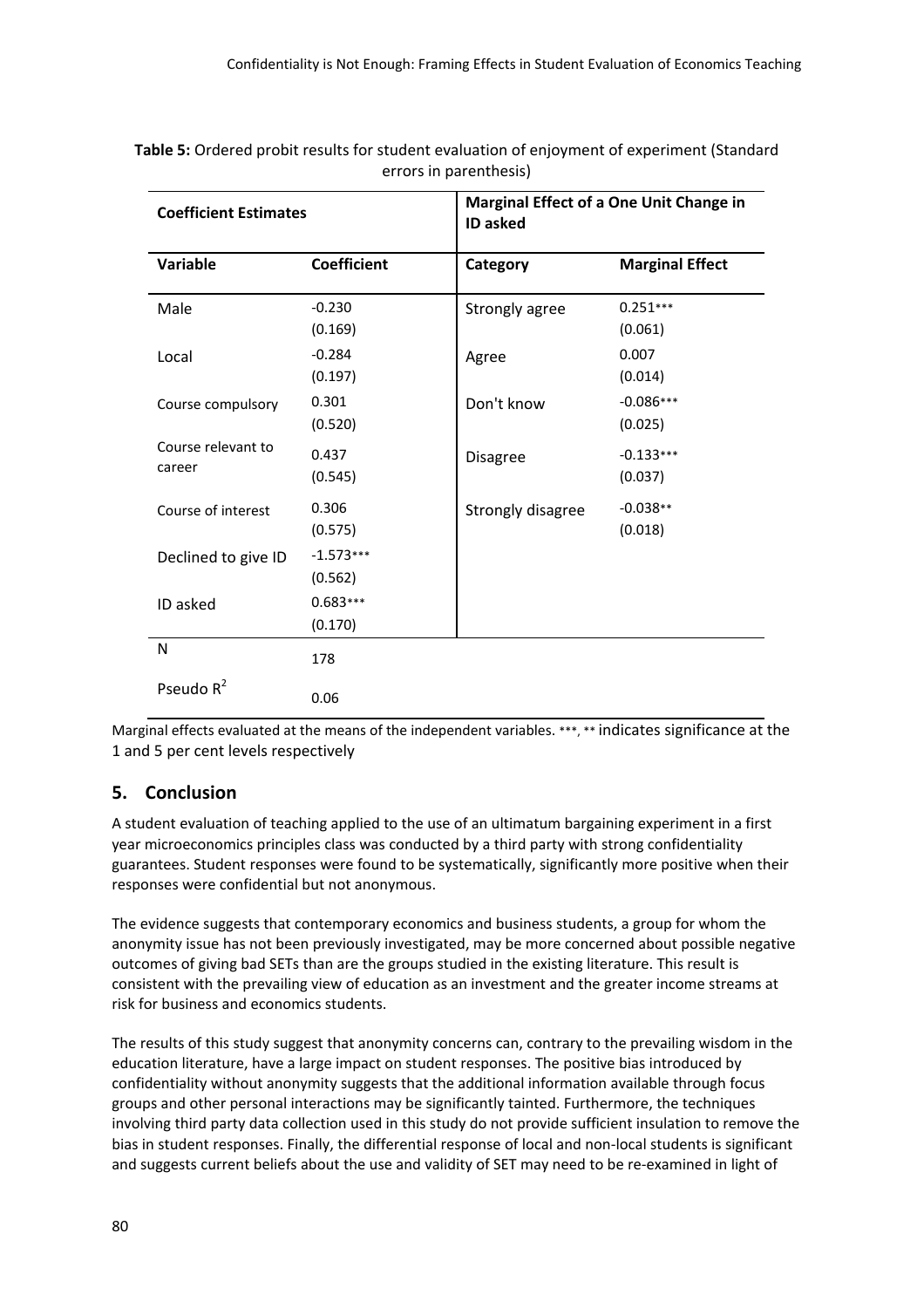the large and growing number of students from non‐Western cultures in Western universities, especially in business and vocational programmes.

#### References

Becker, W.E. and M. Watts (1999). 'How departments of economics evaluate teaching', *The American Economic Review, Vol. 89(2), Papers and Proceedings of the 111<sup>th</sup> Annual Meeting of the American Economic* Association (May, 1999), pp. 344–49.

CAUT, (2006). 'Policy on the use of anonymous student questionnaires(1) in the evaluation of teaching', Canadian Association of University Teacher (CAUT), http://www.caut.ca/en/policies/questionnaires.asp (retrieved 22 January 2007).

Chan, S. (1999). 'The Chinese learner – a question of style', *Education & Training*, Vol. 41(6/7), 294–304).

Doane, D.P. and L.E. Seward (2007). *Applied Statistics in Business and Economics*, New York: McGraw‐Hill Irwin.

Feldman, K.A. (1979). 'The significance of circumstances for college students' ratings of the teachers and courses', *Research in Higher Education,* Vol. 10(2), pp.149–72.

Fries, C.J. and R.J. McNinch (2003). 'Signed versus unsigned student evaluations of teaching: a comparison', *Teaching Sociology,* Vol. 31(3), pp. 333–44.

Greene, W.H. (2008), *Econometric Analysis*, New Jersey: Pearson.

Hammermesh, D. S. and A. Parker (2004). 'Beauty in the classroom: instructors' pulchritude and putative pedagogical productivity', *Economics of Education Review*, Vol. 24, 369–76.

Harvey, J. (ed.) (1998). *Evaluation Cookbook*, Edinburgh: Learning Technology Dissemination Initiative.

Katz, D.A. (1973). 'Faculty salaries, promotions, and productivity at a large university', *The American Economic Review*, Vol. 63(3), pp. 469–77.

Lawson, R. A. and E. F. Stephenson (2005). 'Easiness, attractiveness and faculty evaluations: evidence from RateMyProfessor.com', *Atlantic Economic Journal*, Vol. 33, 485–6.

Lee, D.S. (2008). 'Randomized experiments from non‐random selection in U.S. House Elections', *Journal of Econometrics*, Vol. 142(2), 675–97.

Lee, D. S. and T. Lemieux (2009). 'Regression discontinuity designs in economics', NBER Working Paper 14723, Cambridge, MA.

McPherson, M. A. and R. T. Jewell (2007). 'Leveling the playing field: should student evaluation scores be adjusted?', *Social Science Quarterly*, Vol. 88(3), pp. 868–81.

Meagher, K.J. and A. Chan (2007). 'Online economic experiments: student experiences in an international classroom?', mimeo, University of New South Wales.